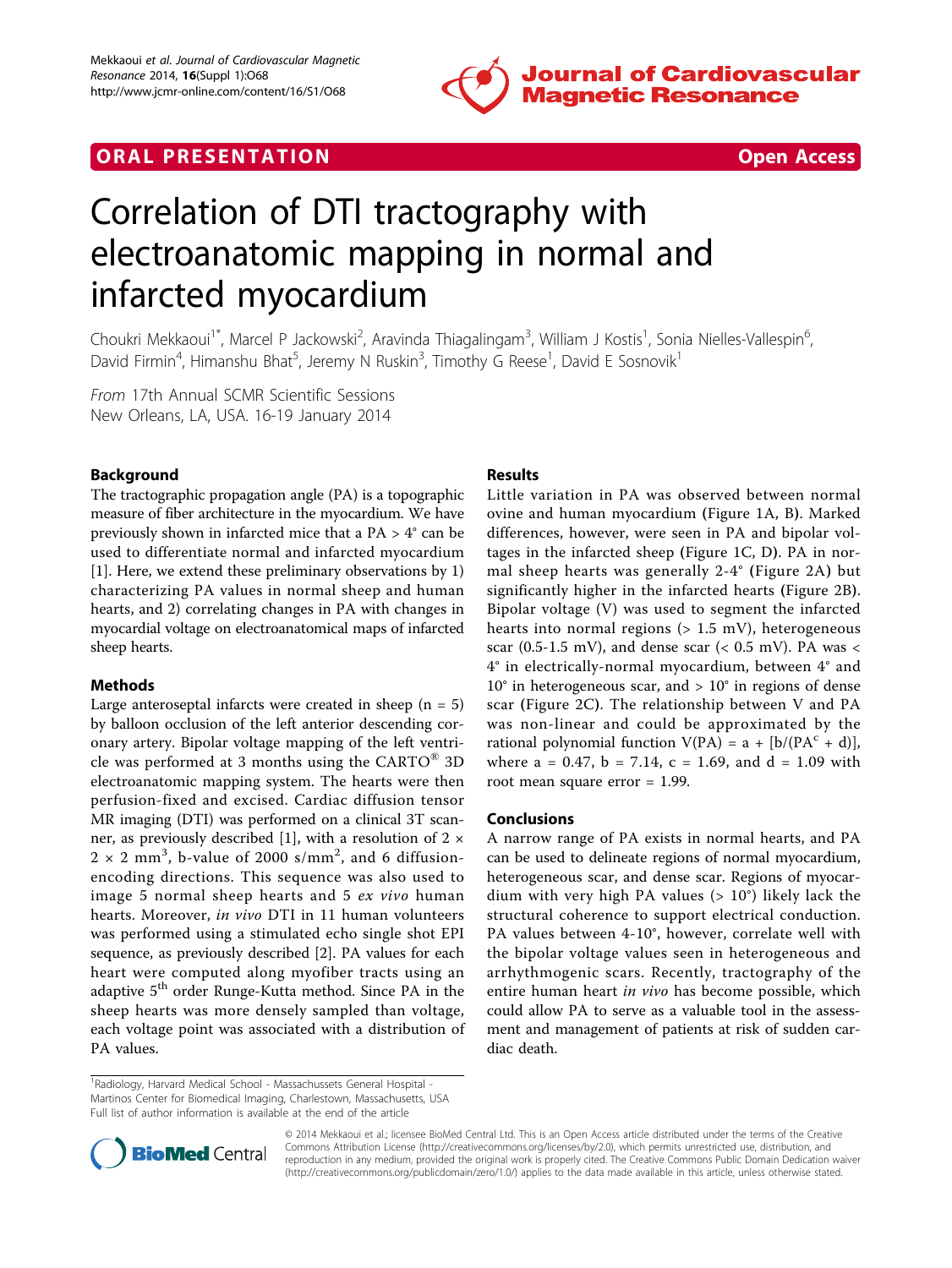Figure 1 Whole hearts show that PA values in (A) a normal sheep heart ex vivo are similar to those seen in (B) a normal human heart in vivo during systole. (C) Tracts of an infarcted sheep heart color-coded by PA show that PA is significantly increased in the infarct zone. (D) Tractograms color-coded by bipolar voltage show that regions of low voltage correlate well with regions of high PA. The microstructural and electrical transitions between normal myocardium, border zone and infarct can be clearly seen. The inset displays the original bipolar voltage map and measurement locations.



<span id="page-1-0"></span>